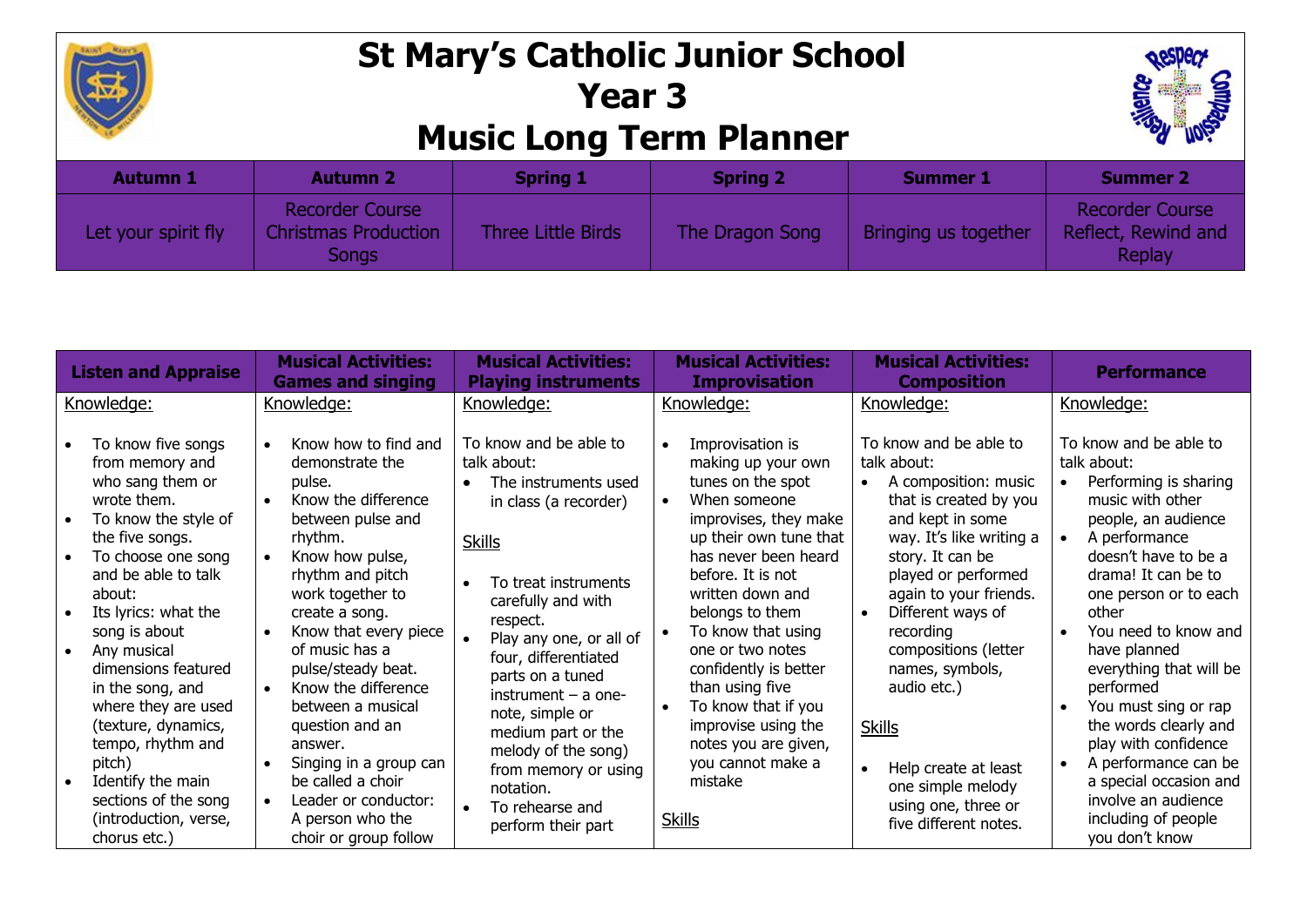| Name some of the<br>instruments they<br>heard in the song.                                                          | $\bullet$ | Songs can make you<br>feel different things<br>e.g. happy, energetic<br>or sad                                                                   | within the context of<br>the Unit song.<br>To listen to and follow<br>musical instructions from | Improvise using<br>instruments in the context<br>of the song they are<br>learning to perform. Using       | Plan and create a<br>section of music that<br>can be performed<br>within the context of                                                          | $\bullet$<br>$\bullet$ | It is planned and<br>different for each<br>occasion<br>It involves                                    |
|---------------------------------------------------------------------------------------------------------------------|-----------|--------------------------------------------------------------------------------------------------------------------------------------------------|-------------------------------------------------------------------------------------------------|-----------------------------------------------------------------------------------------------------------|--------------------------------------------------------------------------------------------------------------------------------------------------|------------------------|-------------------------------------------------------------------------------------------------------|
| <b>Skills</b><br>To confidently identify<br>and move to the<br>pulse.<br>To think about what<br>the words of a song |           | Singing as part of an<br>ensemble or large<br>group is fun, but that<br>you must<br>listen to each other<br>To know why you<br>must warm up your | a leader.                                                                                       | the improvisation tracks<br>provided, children will<br>complete the Bronze,<br>Silver or Gold Challenges. | the unit song.<br>Talk about how it was<br>created.<br>Listen to and reflect<br>upon the developing<br>composition and make<br>musical decisions |                        | communicating<br>feelings, thoughts and<br>ideas about the<br>song/music                              |
| mean.<br>To take it in turn to<br>discuss how the song<br>makes them feel.                                          |           | voice.<br><b>Skills</b>                                                                                                                          |                                                                                                 |                                                                                                           | about pulse, rhythm,<br>pitch, dynamics and<br>tempo.<br>Record the composition in                                                               |                        | To choose what to<br>perform and create a<br>programme.<br>To communicate the                         |
| Listen carefully and<br>respectfully to other<br>people's thoughts<br>about the music.                              |           | To sing in unison and<br>in simple two-parts.<br>To demonstrate a<br>good singing posture.<br>To follow a leader                                 |                                                                                                 |                                                                                                           | any way appropriate that<br>recognises the connection<br>between sound and<br>symbol (e.g.<br>graphic/pictorial notation).                       |                        | meaning of the words<br>and clearly articulate<br>them.<br>To talk about the best<br>place to be when |
|                                                                                                                     |           | when singing.<br>To enjoy exploring<br>singing solo.<br>To sing with<br>awareness of being 'in                                                   |                                                                                                 |                                                                                                           |                                                                                                                                                  |                        | performing and how<br>to stand or sit.<br>To record the<br>performance and say<br>how they were       |
|                                                                                                                     |           | tune'.<br>To have an awareness of<br>the pulse internally when<br>singing.                                                                       |                                                                                                 |                                                                                                           |                                                                                                                                                  |                        | feeling, what they<br>were pleased with<br>what they would<br>change and why.                         |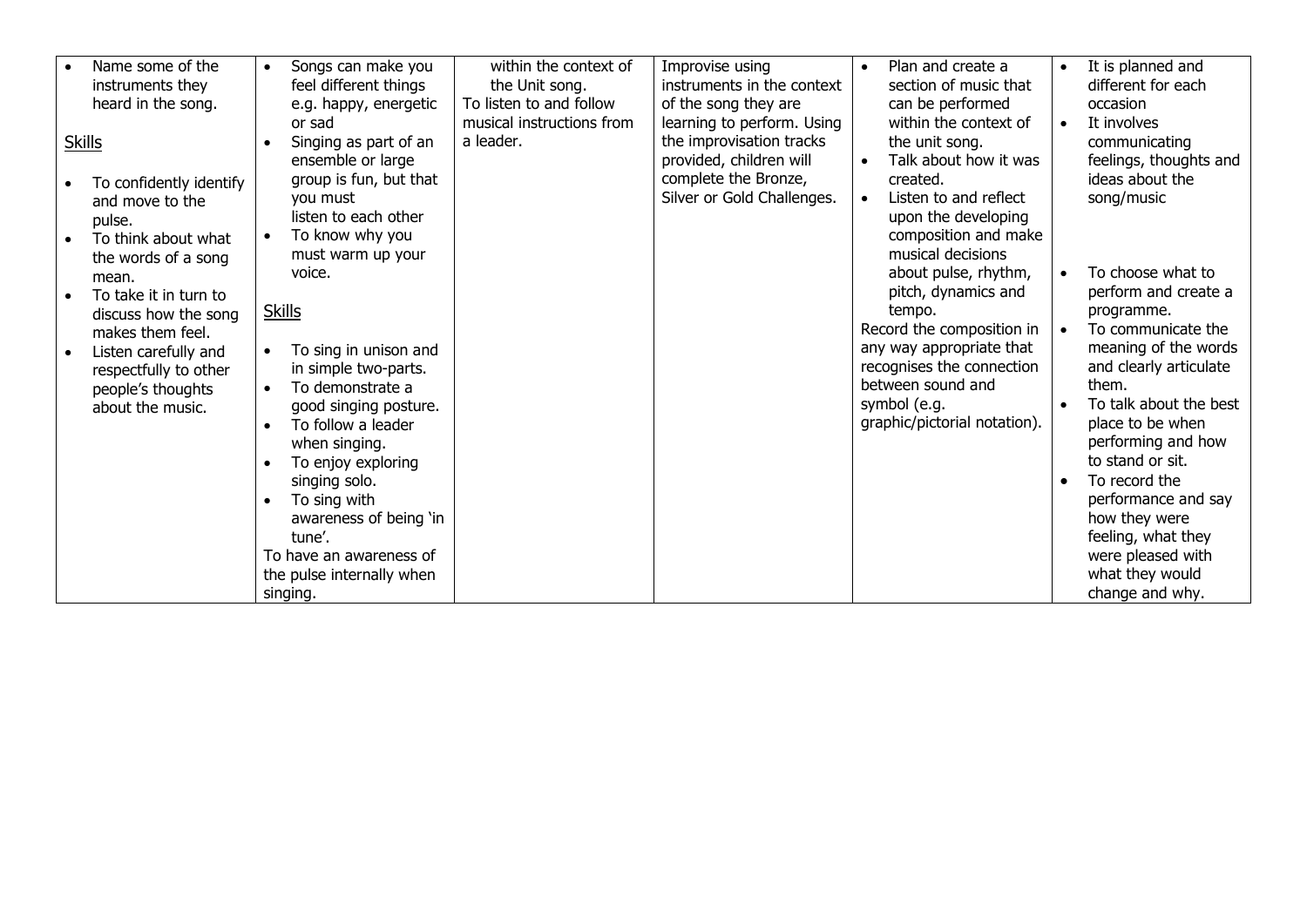|                                      |                                                                                                                                                                                                        | <b>CURRICULUM ENTITLEMENT</b>                                                                  |                                                                                                                                                                                              |
|--------------------------------------|--------------------------------------------------------------------------------------------------------------------------------------------------------------------------------------------------------|------------------------------------------------------------------------------------------------|----------------------------------------------------------------------------------------------------------------------------------------------------------------------------------------------|
|                                      | <b>Key Skills and Knowledge</b>                                                                                                                                                                        | <b>Vocabulary</b>                                                                              | Assessment Criteria - 'Can I? statements'                                                                                                                                                    |
| <b>Let Your</b><br><b>Spirit Fly</b> | Identify the piece's structure:<br>Introduction, verse, chorus.                                                                                                                                        | Structure, introduction, verse,<br>chorus, improvise, compose,<br>pulse, rhythm, pitch, tempo, | Can I identify a piece's structure?<br>$\bullet$<br>Can I identify instruments and voices?<br>$\bullet$<br>Can I find the pulse while listening?<br>$\bullet$                                |
|                                      | Identify the instruments/voices:<br>Male/female voices, bass, drums,<br>guitar, keyboard, synthesizer.<br>Find the pulse while listening.<br>Copy back, play, invent rhythmic<br>and melodic patterns. | dynamics bass, drums, guitar,<br>keyboard, synthesizer, hook,<br>melody.                       | Can I play/sing in time?<br>$\bullet$<br>Can I take part in a performance?<br>$\bullet$<br>Can I improvise?<br>$\bullet$<br>Can I compose a simple melody using simple rhythms?<br>$\bullet$ |
|                                      | Bronze Challenge: Rhythm patterns.<br>Silver Challenge: C, sometimes with<br>D and reading notes.<br>Gold Challenge: $C + D$ and reading<br>notes.                                                     |                                                                                                |                                                                                                                                                                                              |
|                                      | Singing in 2 parts.<br>Play instrumental parts accurately<br>and in time, as part of the<br>performance.                                                                                               |                                                                                                |                                                                                                                                                                                              |
|                                      | The easy part: $F$ , $G$ + C by ear.<br>The medium part: E, F, G, A, B + C<br>by ear and from notation.                                                                                                |                                                                                                |                                                                                                                                                                                              |
|                                      | Improvise in the lessons and as part<br>of the performance.                                                                                                                                            |                                                                                                |                                                                                                                                                                                              |
|                                      | Bronze Challenge: C.<br>Silver Challenge: C and sometimes<br>D.<br>Gold Challenge: $C + D$ .                                                                                                           |                                                                                                |                                                                                                                                                                                              |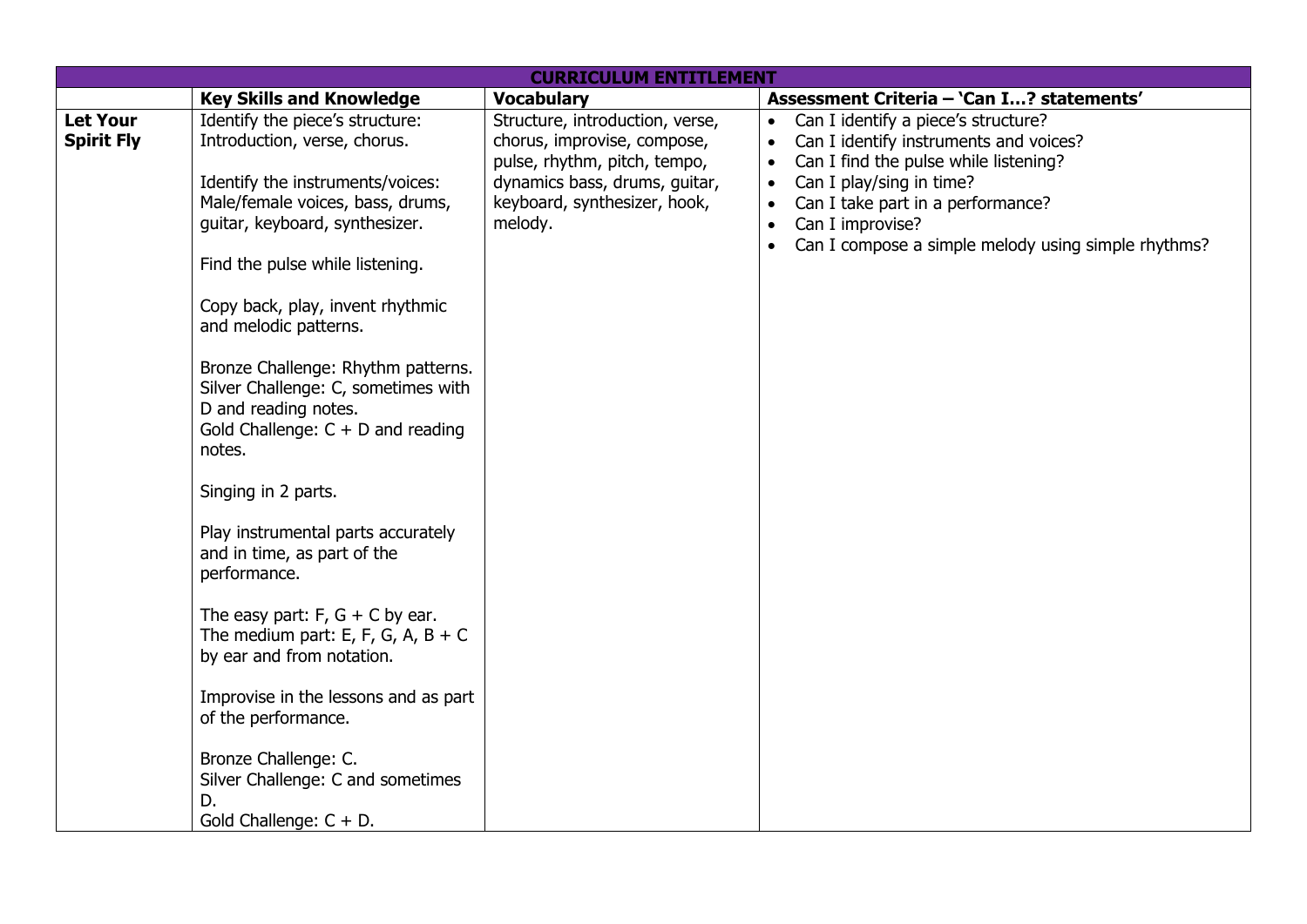|                     | Compose a simple melody using                                           |                                    |                                                                  |
|---------------------|-------------------------------------------------------------------------|------------------------------------|------------------------------------------------------------------|
|                     | simple rhythms and use it as part of                                    |                                    |                                                                  |
|                     | the performance.                                                        |                                    |                                                                  |
|                     | Using the notes: $C$ , $D + E$ .                                        |                                    |                                                                  |
|                     | Using the notes: C, D, E, F + G.                                        |                                    |                                                                  |
| <b>Recorder</b>     | Pupils will learn the basics of how to                                  | Cross head crotchets, rest,        | Can I make a sound?                                              |
| course              | play musically, the language of                                         | minims, dotted crotchet, quaver,   | Can I hold the recorder correctly?                               |
|                     | music and the first three                                               | semibreves.                        | Can I play B?                                                    |
|                     | notes; B, A and G.                                                      |                                    | Can I learn to play notes?                                       |
|                     |                                                                         |                                    | Can I learn note names?                                          |
|                     | This understanding and skill can be                                     |                                    | Can I improvise?                                                 |
|                     | transferred to other instruments in                                     |                                    | Can I perform and appraise?                                      |
| <b>Three Little</b> | the future $-$ wider opps in Year 4.<br>Identify the piece's structure: | Introduction, verse, chorus, bass, | Can I identify a piece's structure?<br>$\bullet$                 |
| <b>Birds</b>        | Introduction, verse, chorus.                                            | drums, electric guitar, keyboard,  | Can I identify instruments and voices?                           |
|                     |                                                                         | organ, backing vocals, pulse,      | Can I find the pulse while listening?<br>$\bullet$               |
|                     | Identify the instruments/voices:                                        | rhythm, pitch, tempo, dynamics,    | Can I play/sing in time?<br>$\bullet$                            |
|                     | Bass, drums, electric guitar,                                           | texture, structure, compose,       | Can I use notes G and A?                                         |
|                     | keyboard, organ, male, backing                                          | improvise, hook, riff, melody,     | Can I take part in a performance?                                |
|                     | vocals.                                                                 | Reggae, pentatonic scale.          | Can I improvise using C and D?                                   |
|                     |                                                                         |                                    | Can I compose a simple melody using simple rhythms?<br>$\bullet$ |
|                     | Find the pulse.                                                         |                                    |                                                                  |
|                     | Copy back, play, invent rhythmic                                        |                                    |                                                                  |
|                     | and melodic patterns.                                                   |                                    |                                                                  |
|                     | Bronze Challenge: rhythm patterns.                                      |                                    |                                                                  |
|                     | Silver Challenge: C, sometimes with                                     |                                    |                                                                  |
|                     | D and reading notes.                                                    |                                    |                                                                  |
|                     | Singing in unison.                                                      |                                    |                                                                  |
|                     |                                                                         |                                    |                                                                  |
|                     | Play instrumental parts accurately                                      |                                    |                                                                  |
|                     | and in time, as part of the                                             |                                    |                                                                  |
|                     | performance.                                                            |                                    |                                                                  |
|                     |                                                                         |                                    |                                                                  |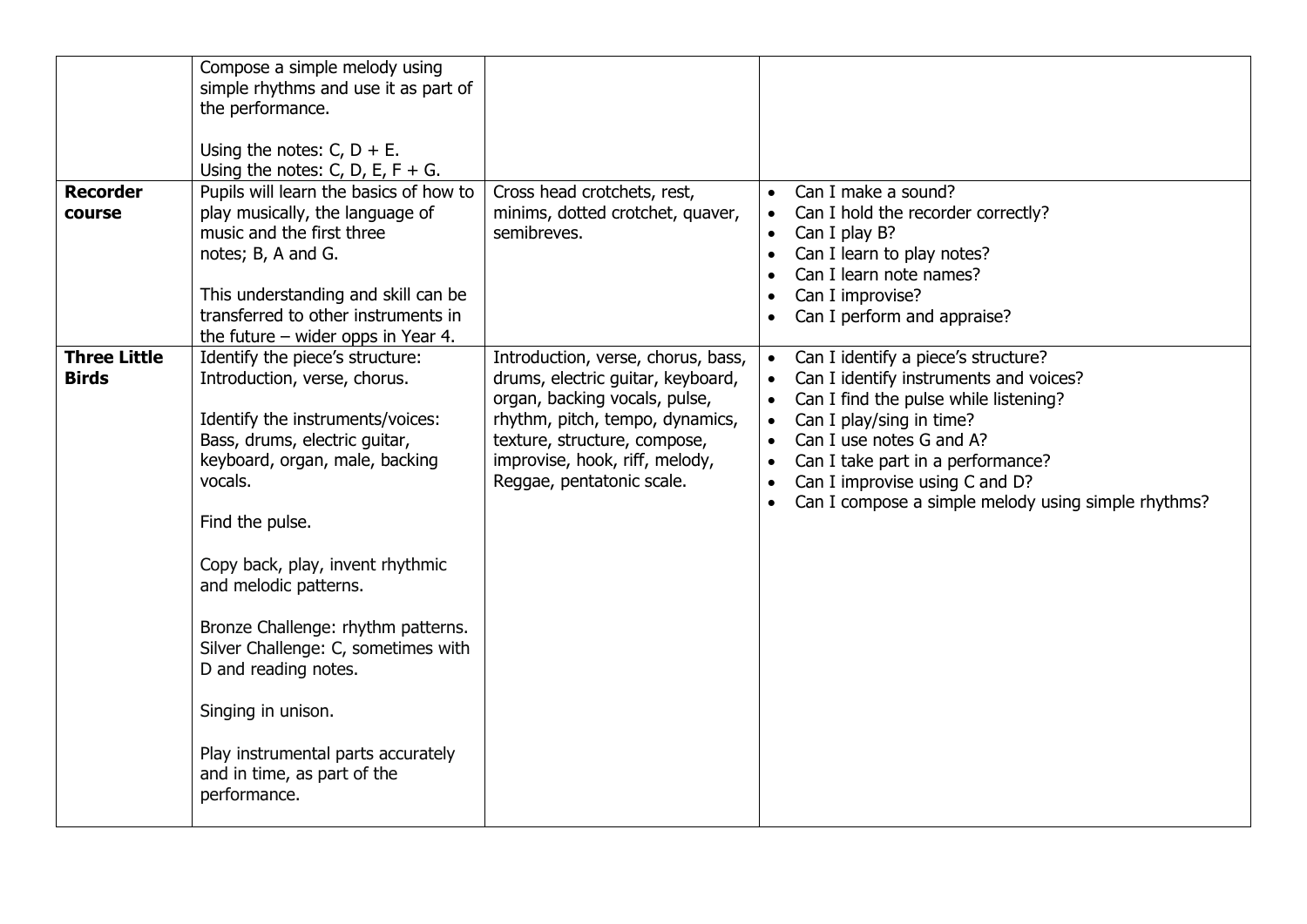|                                  | The easy part: $G + A$ . The medium<br>part: $C + A$ .<br>Improvise in the lessons and as part<br>of the performance.<br>Bronze Challenge: C. Silver<br>Challenge: C and sometimes D.<br>Compose a simple melody using<br>simple rhythms and use it as part of<br>the performance. Using the notes:<br>$C, D + E.$                                                                                                                                                                                   |                                                                                                                                                   |                                                                                                                                                                                                                                                                                                                                                    |
|----------------------------------|------------------------------------------------------------------------------------------------------------------------------------------------------------------------------------------------------------------------------------------------------------------------------------------------------------------------------------------------------------------------------------------------------------------------------------------------------------------------------------------------------|---------------------------------------------------------------------------------------------------------------------------------------------------|----------------------------------------------------------------------------------------------------------------------------------------------------------------------------------------------------------------------------------------------------------------------------------------------------------------------------------------------------|
| <b>The Dragon</b><br><b>Song</b> | Identify the themes: Kindness,<br>respect, friendship, acceptance and<br>happiness.<br>Identify the instruments/voices:<br>Keyboard, drums, bass, a female<br>singer.<br>Explain how the words of the song<br>tell a story.<br>Copy back, play, invent rhythmic<br>and melodic patterns.<br>Bronze Challenge: rhythm patterns.<br>Silver Challenge: G, sometimes A<br>and reading notes.<br>Singing in 2 parts.<br>Play instrumental parts accurately<br>and in time, as part of the<br>performance. | Keyboard, drums, bass,<br>pentatonic scale, pulse, rhythm,<br>pitch, tempo, dynamics,<br>texture, structure, compose,<br>improvise, hook, melody. | Can I identify key themes in a song?<br>$\bullet$<br>Can I identify instruments and/or voices in a piece of<br>music?<br>Can I explain how a song tells a story?<br>$\bullet$<br>Can I keep the rhythm?<br>$\bullet$<br>Can I play note G?<br>$\bullet$<br>Can I read note G?<br>$\bullet$<br>Can I improvise using notes G, A and B?<br>$\bullet$ |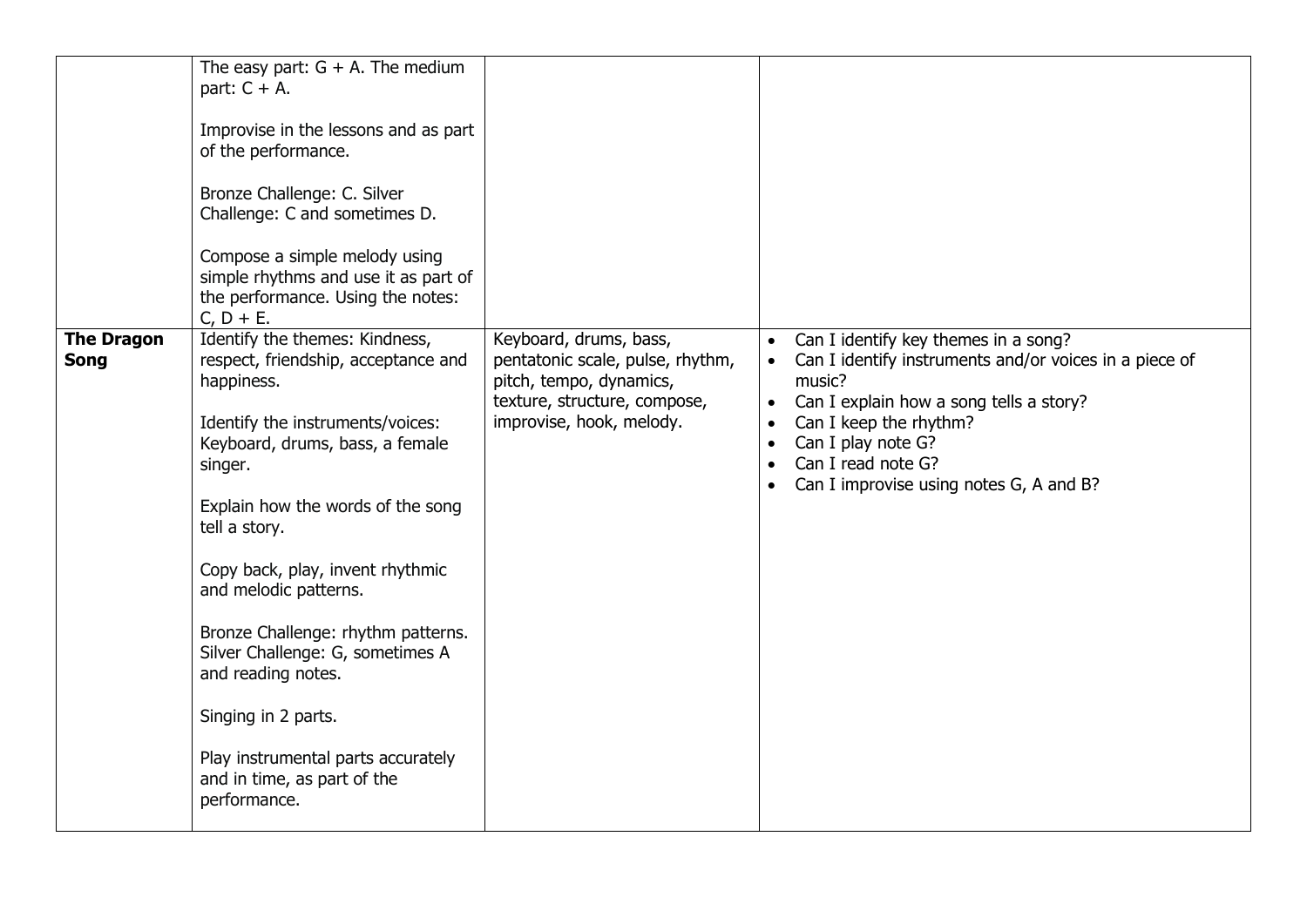|                                       | The easy part: G by ear.<br>The medium part: $G$ , $A + B$ by ear<br>and from notation.<br>Improvise in the lessons and as part<br>of the performance.<br>Bronze Challenge: G, A + B.<br>Silver Challenge: G, A or B.<br>Compose a simple melody using<br>simple rhythms and use as part of<br>the performance.<br>Contribute to a performance.                                                                                                                  |                                                                                                                                                                                |                                                                                                                                                                                                                                                                                                                                                              |
|---------------------------------------|------------------------------------------------------------------------------------------------------------------------------------------------------------------------------------------------------------------------------------------------------------------------------------------------------------------------------------------------------------------------------------------------------------------------------------------------------------------|--------------------------------------------------------------------------------------------------------------------------------------------------------------------------------|--------------------------------------------------------------------------------------------------------------------------------------------------------------------------------------------------------------------------------------------------------------------------------------------------------------------------------------------------------------|
| <b>Bringing Us</b><br><b>Together</b> | Find the pulse while listening.<br>Identify the instruments/voices you<br>can hear: Keyboard, drums, bass, a<br>female singer.<br>Explain how the words of the song<br>tell a story.<br>Copy back, play, invent rhythmic<br>and melodic patterns.<br>Bronze Challenge: Rhythm patterns.<br>Silver Challenge: C and sometimes<br>A and reading notes.<br>Singing in 2 parts.<br>Play instrumental parts accurately<br>and in time, as part of the<br>performance. | Keyboard, drums, bass,<br>imagination, improvise, compose,<br>disco, pentatonic scale, pulse,<br>rhythm, pitch, tempo, dynamics,<br>texture, structure, hook, riff,<br>melody. | Can I identify key themes in a song?<br>$\bullet$<br>Can I identify instruments and/or voices in a piece of<br>music?<br>Can I explain how a song tells a story?<br>$\bullet$<br>Can I find the pulse?<br>$\bullet$<br>Can I keep the rhythm?<br>Can I use notes C and A?<br>Can I read notes C and A?<br>$\bullet$<br>Can I perform using notes G, C and A? |